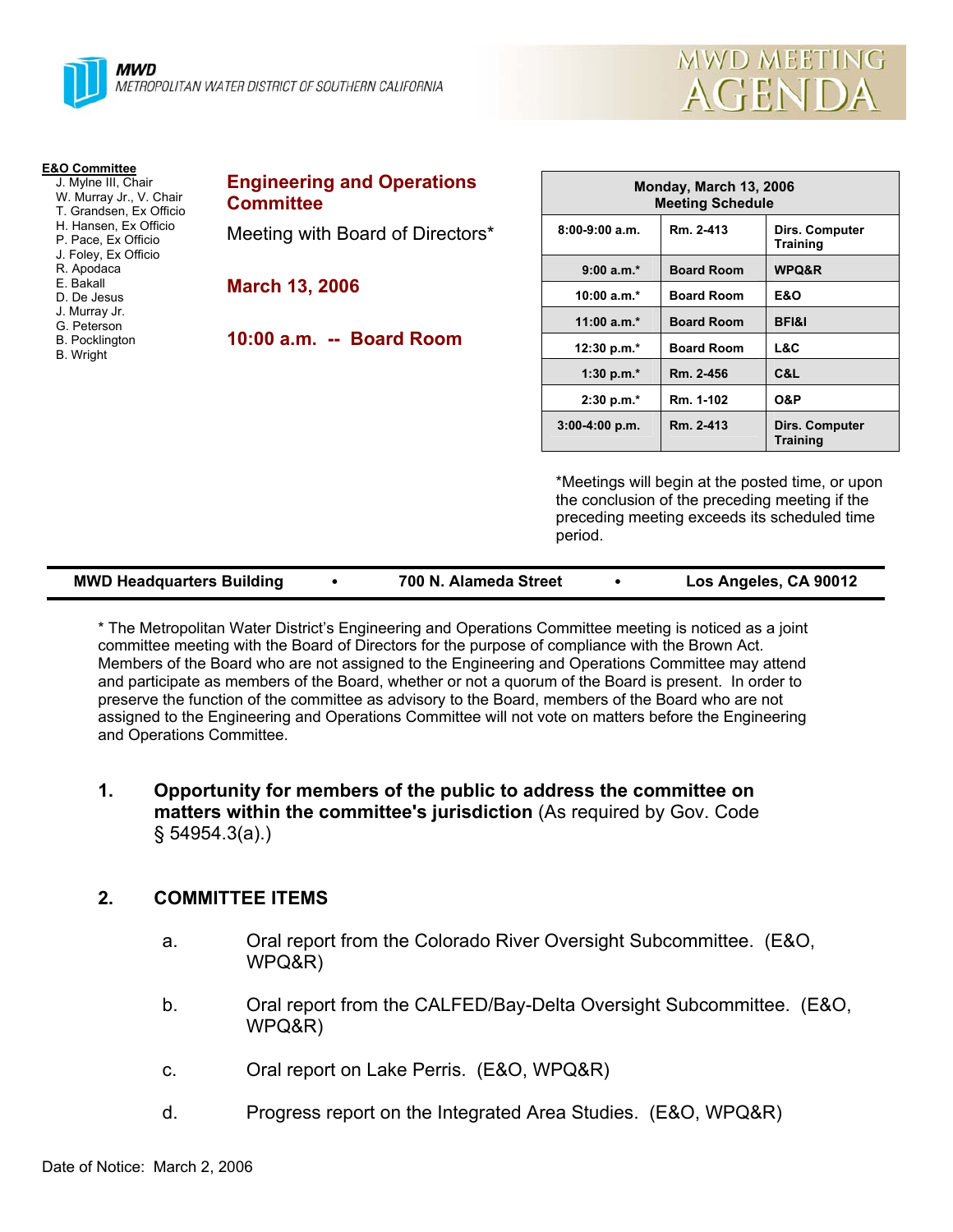## **3. Approval of the Minutes of the meeting of the Engineering and Operations Committee held February 13, 2006**

## **4. CONSENT CALENDAR ITEMS — ACTION**

- **7-4** Appropriate \$850,000; and authorize final design, materials procurement and construction for the Desert Airfields Improvement project (Approp. 15374). (E&O)
- **7-5** Authorize entering into two consulting agreements for grant-funded water quality improvements to ensure access to stored water under the Lake Perris Flexible Storage Program (Approp. 15420): (1) an agreement with MWH Americas, Inc. for design support services not to exceed \$800,000; and (2) an agreement with Dudek & Associates, Inc. for design support services not to exceed \$1 million. (E&O)

# **5. OTHER BOARD ITEMS — ACTION**

- **8-3** Appropriate \$25.73 million; award a \$19,914,600 construction contract to J. R. Filanc Construction Company, Inc. for the Mills Chemical System Upgrades; and authorize (1) Mills plant chlorination capacity increase and Mills industrial wastewater collection improvements, and (2) amendments to existing agreements with Lee & Ro, Inc. and HDR, Inc. (Approps. 15346, 15415, and 15381). (E&O)
- **8-4** Appropriate \$4.36 million; and authorize (1) alignment feasibility studies and right-of-way negotiations for the remaining portions of San Diego Pipeline No. 6, and (2) an increase of \$0.5 million to the existing agreement with Vanir Construction Management, Inc. (Approp. 15121). (E&O)

# **6. COMMITTEE ITEMS**

a. Oral report on the Capital Investment Plan Programs